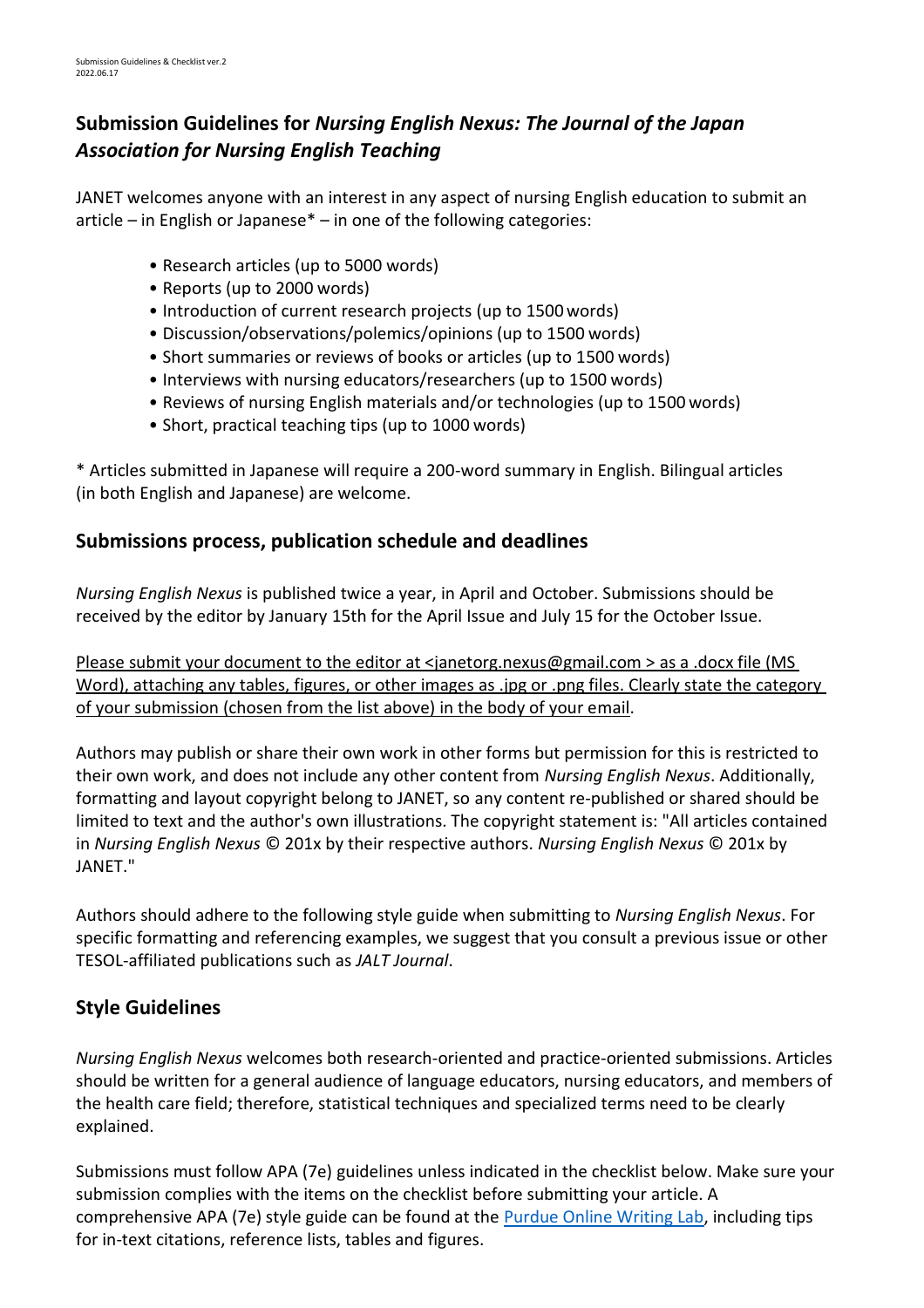## **General Formatting**

- □ **The font is Calibri and font size is 12. Everything is aligned left.**
- $\Box$  There is only one space after periods, commas, colons, and semicolons.
- $\Box$  Hyphens, en-dashes, and em-dashes are used properly.
- $\Box$  Em-dashes have a space before and after them.
- $\Box$  A version of English is used consistently (spelling, grammar, punctuation) throughout the submission.
- $\Box$  Any Japanese expressions used in an English submission include the Japanese characters, phonetic representation (romaji), and the English equivalent as in the following example. Ex:看護師 *kangoshi* [nurse]

## **2. Before the Main Body**

- $\Box$  The title (bold) is on the first line in title case.
- $\Box$  The lead author's name and affiliation (italics) are on the second line.
- $\square$  The author's email is on the third line. (An additional author's name and affiliation (italics) would be on the fourth line. An additional author's email would be on the fifth line. Additional author's continue the pattern above.)
- $\Box$  There is an open line (double return) before the abstract or the main body.

### *Abstracts*

- $\Box$  The abstract is no more than 200 English words.
- $\Box$  A header is not used for the abstract.

### *Example*

### **Nursing English in 21st Century Japan**

Janet English, *Daigaku University*  [jenglish@jcu.ac.jp](mailto:jenglish@jcu.ac.jp)

Lorem ipsum dolor sit amet, ex mei accumsan omnesque. Illum democritum constituto ei mea, qui zril honestatis cu. Mei rationibus moderatius ut. Eam autem legendos ad. Lorem ipsum dolor sit amet, ex mei accumsan omnesque. Illum democritum constituto ei mea, qui zril honestatis cu. Mei rationibus moderatius ut. Eam autem legendos ad. Lorem ipsum dolor sit amet, ex mei accumsan omnesque. Illum democritum constituto ei mea, qui zril honestatis cu. Mei rationibus moderatius ut. Eam autem legendos ad.

## **3. Main Body**

- $\Box$  A header is not used for the introduction.
- $\Box$  First paragraphs, including those following a heading, are not indented.
- $\Box$  All other paragraphs are indented using one tab space.
- $\square$  There is one blank line (double return) at the end of a paragraph before a new header.
- $\Box$  There are no footnotes or endnotes.
- $\Box$  There is nothing written in the headers or footers.
- $\Box$  In-text citations follow APA (7e) format.